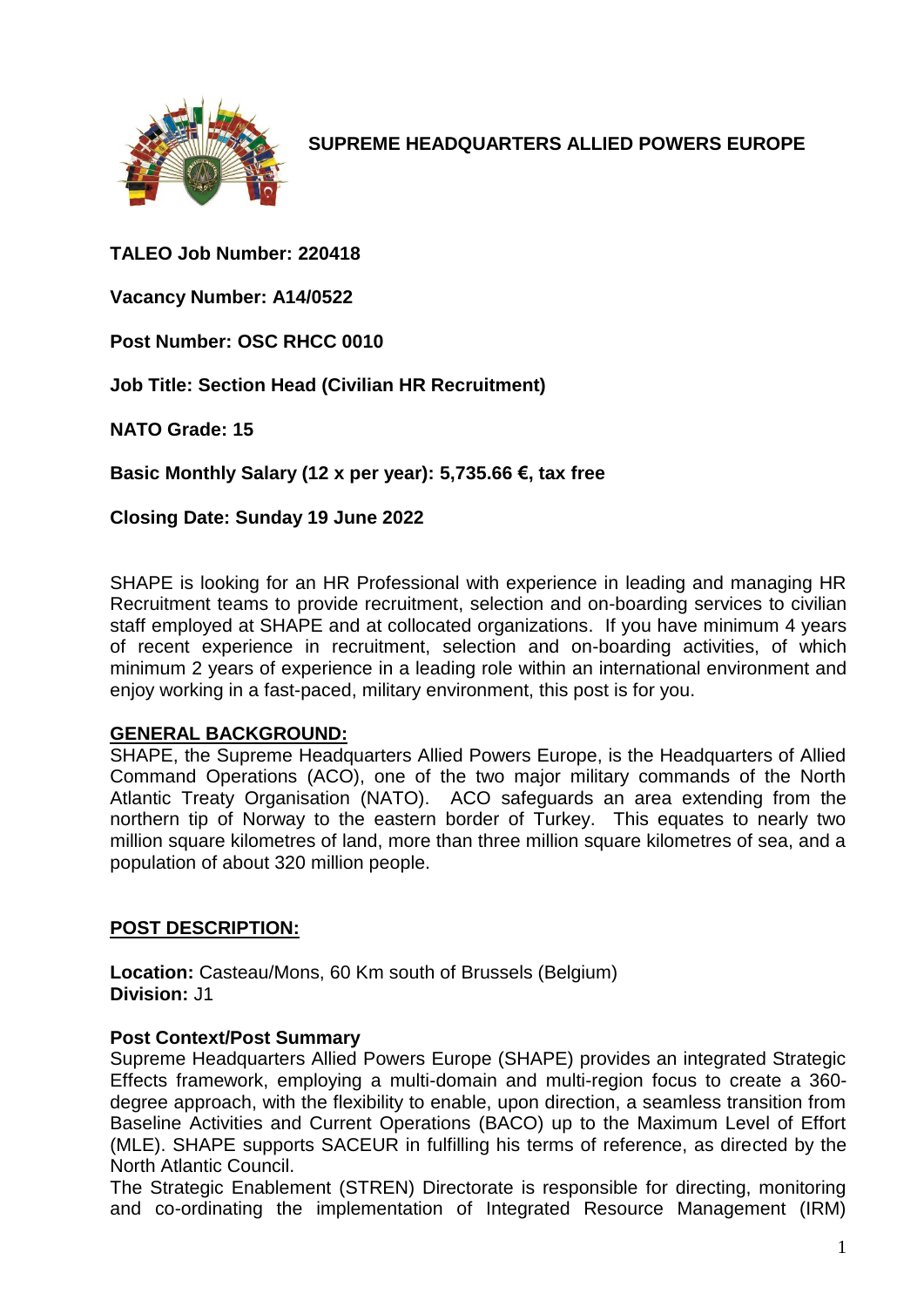activities and staff functions at all levels of command across Allied Command Operations (ACO).

The J 1 Division is responsible for ensuring capable manpower and personnel directives and management across Allied Command Operations (ACO).

The SHAPE Civilian Personnel Branch is responsible for performing Human Resources (HR) management with respect to all internationally funded civilian personnel for whom it is administratively responsible.

The Civilian Human Resources Recruitment Section provides the full cycle of the selection and recruitment services for all the civilian personnel falling under the responsibilities of the Civilian Personnel Branch, with the exception of the Local Wage Scale (LWS)/SHAPE Community Services Funds (SCSF) staff.

The Section Head is responsible for the management of the Section and for the efficient and effective planning, organisation and controlling of the recruitment activities for the NIC posts, the LWR posts, the SIS posts, the ESG posts, and the Consultants and Temporary posts at SHAPE and collocated organizations whose recruitment and selection activities have been assigned to the Section.

### **Principal Duties**

The incumbent's duties are:

1. Managing the Section,

2. Exercising general supervision, coordination and control ensuring the effective utilization of assigned personnel (2 x B-graded permanent NICs and occasionally temporarily assigned personnel),

3. Ensuring effective and efficient operation of the selection, recruitment and onboarding activities activities. To this effect, he/she:

a. Manages and controls the end to end recruitment process and as such is responsible for all recruitment actions being carried out in a timely and efficient manner. This includes reviewing Job Descriptions, planning and ensuring the timely execution of recruitment campaigns, publishing vacancy notices and advertisements internally and externally, organizing and supervising selection tests, interviews and job candidates, advising Selection Boards and answering candidates' queries, as well as keeping and maintaining up-do-date the data bank of job descriptions for civilian posts.

b. Proactively takes action and ensures that the Section is in receipt of the latest version of job descriptions.

c. Supervises, directs and controls as appropriate the administrative activities of assigned personnel.

d. Ensures that proper policies and procedures regarding the recruitment are adhered to in accordance with NATO Civilian Personnel Regulations (NCPRs), the applicable ACO and SHAPE Directives, the Local LWR Labour Agreements and specific EU Directives.

e. Develops and implements new recruitment guidelines and processes, and is the Branch' main contributor to the review and re-write of the applicable ACO and SHAPE Directives

f. Provides guidance, assistance and expert advice to Divisions' representatives in the analysis and resolution of post filling shortages and recruitment, selection and on-boarding problems. To this effect he/she coordinates with Heads of Organizational Elements, Chairpersons and Selection Board Members, Legal Advisors, Medical Advisor, Representatives of the Insurance, SHAPE and NPC Civilian Staff Associations, NATO Military Representations (NMRS), J8 Budget and Finance Divisions, Heads of NATO Bodies as applicable, Ministries of Defence, the Unemployment Office (FOREM), Interim Agencies etcetera.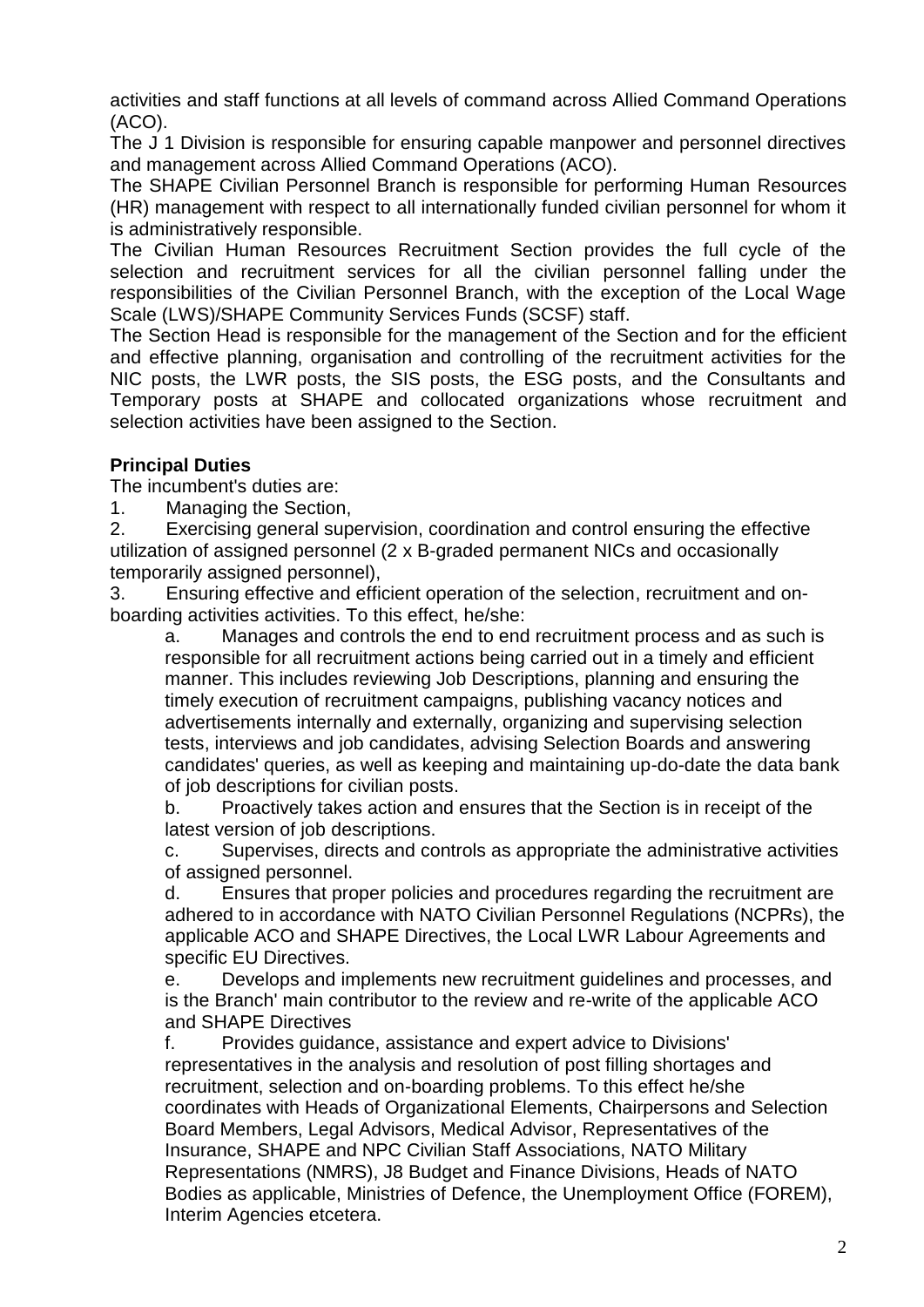g. Analyses new requirements and develops policies and procedures to improve the organisation and the efficiency of the Civilian HR Recruitment Section.

h. Organizes and provides or participates Selection Board Members' training. i. Is a member on Selection Boards for the recruitment of NIC and LWR staff

and as such participates in the preparation of shortlists of candidates and participates in the screenings of applications and the interviews of candidates.

j. Briefs NIC, LWR and temporary candidates on the conditions of employment and informs candidates, as well as Heads of SHAPE Divisions and Heads of Organisations and Agencies for whom SHAPE is administratively responsible, of the outcome of the recruitment process.

k. Supervises the handling and filing of candidates' applications, travel claim forms, documentation, etc.

l. Supervises and controls the handling of candidate's files during the entire recruitment and selection process.

m. Supervises the execution of newcomers' onboarding process and all administrative procedures to include preparation of employment contracts and associated documents for NICs, LWR's, Temporary and Consultant staff for SHAPE's HQ and all Headquarters, Organizations and Agencies for whom SHAPE is administratively responsible.

n. Monitors and resolves working problems on recruitment issues (medical, security clearances, candidates' travel, etc)

o. Briefs newcomers and delivers all necessary joining papers.

p. Performs other HR related duties as it may be required.

# **Special Requirements and Additional Duties**

The employee may be required to perform a similar range of duties elsewhere within the organisation at the same grade without there being any change to the contract.

Assume, in the absence of the Branch Head (SHAPE Personnel), the latter's duties and responsibilities within the recruitment area of responsibilities or as required.

Represent SHAPE in working groups as required.

The incumbent may be required to undertake deployments in support of military operations and exercises, and/or TOY assignments, both within and without NATO boundaries up to 30 days.

The work is normally performed in a Normal NATO office working environment.

Normal Working Conditions apply.

The risk of injury is categorised as: No Risk.

# **Essential Qualifications**

# **a. Professional/Experience**

- 1. Minimum 4 years of recent experience in recruitment, selection and on-boarding activities of different categories of personnel.
- 2. Minimum 2 years of experience in a leading role within a Human Resources Unit of a sizeable organization.
- 3. Demonstrated experience in working with modern candidates sourcing and assessment methods.
- 4. Relevant experience in project/programme management.
- 5. Experience in conducting change management and business transformation and / or adaptation.
- 6. Experience in developing HR Policies.

# **b. Education/Training**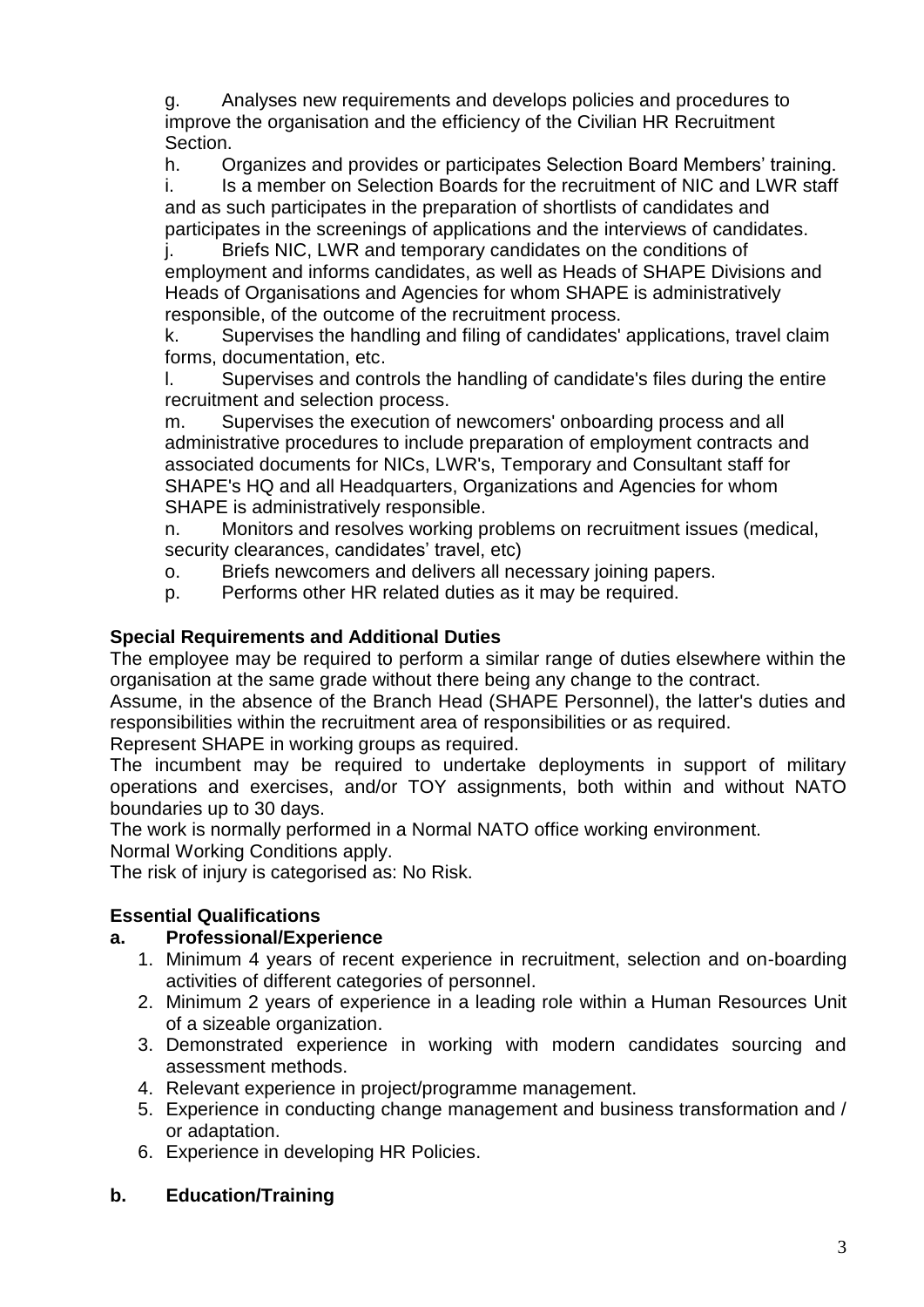University Degree and 2 years function related experience, or Higher Secondary education and completed advanced vocational training leading to a professional qualification or professional accreditation with 4 years post related experience.

# **c. Language**

English - SLP 3333 *(Listening, Speaking, Reading and Writing)* French - SLP 3333 *(Listening, Speaking, Reading and Writing) NOTE: The work both oral and written in this post and in this Headquarters as a whole is conducted mainly in English.*

# **Desirable Qualifications**

### **a. Professional Experience**

1. Familiar with NCPR, the LWR labor agreements at SHAPE, and the Host Nation labor and social laws.

2. Knowledge of, and experience with, automated personnel management and administration tools.

3. Knowledge of, and experience with, e-recruitment and remote interviewing tools and techniques.

4. Experience in a military headquarters or in an international organization.

# **b. Education/Training**

1. Resource Management Education Programme (RMEP) Course or equivalent

2. NATO Alternative Analysis Course or equivalent.

# **c. Language**

English - SLP 4444 French - SLP 4444

# **Attributes/Competencies**

# **a. Personal Attributes**

Must possess excellent interpersonal and communication skills, as well as social proficiency, tact and persuasion. Must be capable of working constantly under high pressure with short deadlines and without losing enthusiasm and motivation. Must demonstrate good judgment to properly screen, analyze and prioritize work and recommend proper course of action. Creative work, new projects and the development of policies apply. Must be able to work as a member of a team in a multi-cultural environment. Must have integrity, be fair and able to make sure that rules and policies are applied throughout the entire recruitment process. He/she attends training relevant to the above-mentioned duties.

# **b. Professional Contacts**

He/she advises SHAPE Divisions, Organisations and Agencies for whom SHAPE is administratively responsible, as well as NATO Agencies, of the recruitment procedures and explains the results of selections. This requires tact and persuasion especially when dealing with the Heads of SHAPE Divisions, Organisations and Agencies for whom SHAPE is administratively responsible as well as with the Heads of NATO Agencies. He/she co-ordinates with the Legal Offices, the SHAPE Medical Advisor,the J8 Budget and Finance divisions, the Insurance Brokers, if so required. He/she has professional contacts with internal and external candidates and NIC and LWR Staff Members, with the NATO Military Representations (NMRs), the Ministries of Defence, the Unemployment Office (FOREM), Interim Agencies, the SHAPE International School etc.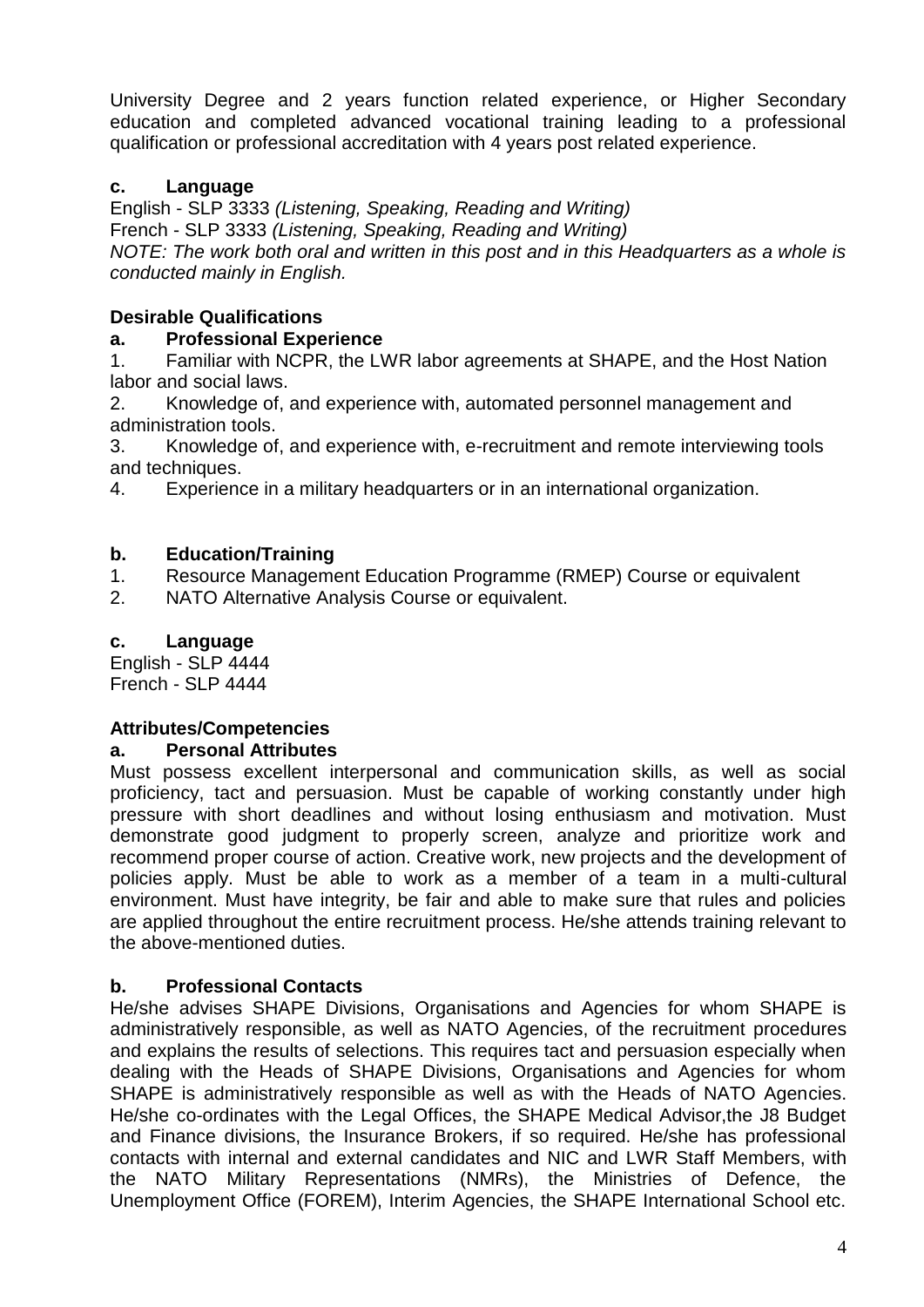Liaises with supervisory and management officials at all levels on recruitment and transfer issues, administration, security clearances, privileges etcetera).

### **c. Contribution To Objectives**

The incumbent makes a significant direct contribution to the work and the objectives of SHAPE and all Headquarters, Organizations and Agencies for whom SHAPE is administratively responsible by ensuring that the selection and recruitment of their staff are made in an accurate and timely manner and in accordance with the rules and regulations in order to avoid the risk of the organization being subject to legal proceedings. The work involves the analysis of the complete recruitment programme culminating in recommendations to adjust policy and management of the recruitment procedures at SHAPE.

This post reports to • OSC RHCX 0010 - Branch Head (SHAPE Civilian Personnel) - A4/G20.

### **d. Supervisory Responsibilities**

Dependent on requirements may be required to direct and supervise the work priorities of an ad-hoc or permanent team within the functional area. There are first line reporting responsibilities for the following numbers of staff: 1 x B-3; 1 x B-4.

### **REMARKS:**

Duration of contract: Serving staff members will be offered a contract according to the NATO Civilian Personnel Regulations (NCPR). Newly recruited staff will be offered a definite duration contract of three years normally followed by an indefinite duration contract.

### **HOW TO APPLY FOR A NATO CIVILIAN POST AT SHAPE:**

Applications are to be submitted using NATO Talent Acquisition Platform (NTAP) [\(https://nato.taleo.net/careersection/2/jobsearch.ftl?lang-en\)](https://nato.taleo.net/careersection/1/jobsearch.ftl?lang-en). Applications submitted by other means (e.g. mail, e-mail, fax, etc) are not accepted.

NTAP allows adding attachments. A copy of the qualification/certificate covering the highest level of education required by the job description must be provided as an attachment.

**Essential information must be included in the application form**. Particular attention should be given to Education and Experience section of the application form. Each question should be answered completely. Expressions such as "please see attached CV, please see annex / enclosed document" or invitations to follow links to personal webpages are not acceptable and will be disregarded. All answers should be in English (preferably) or in French.

Shortlisted candidates will be requested to provide original documentary evidence and a set of copies supporting statements in their applications.

Remarks:

A) Only nationals from the NATO member states can apply for vacancies at SHAPE.